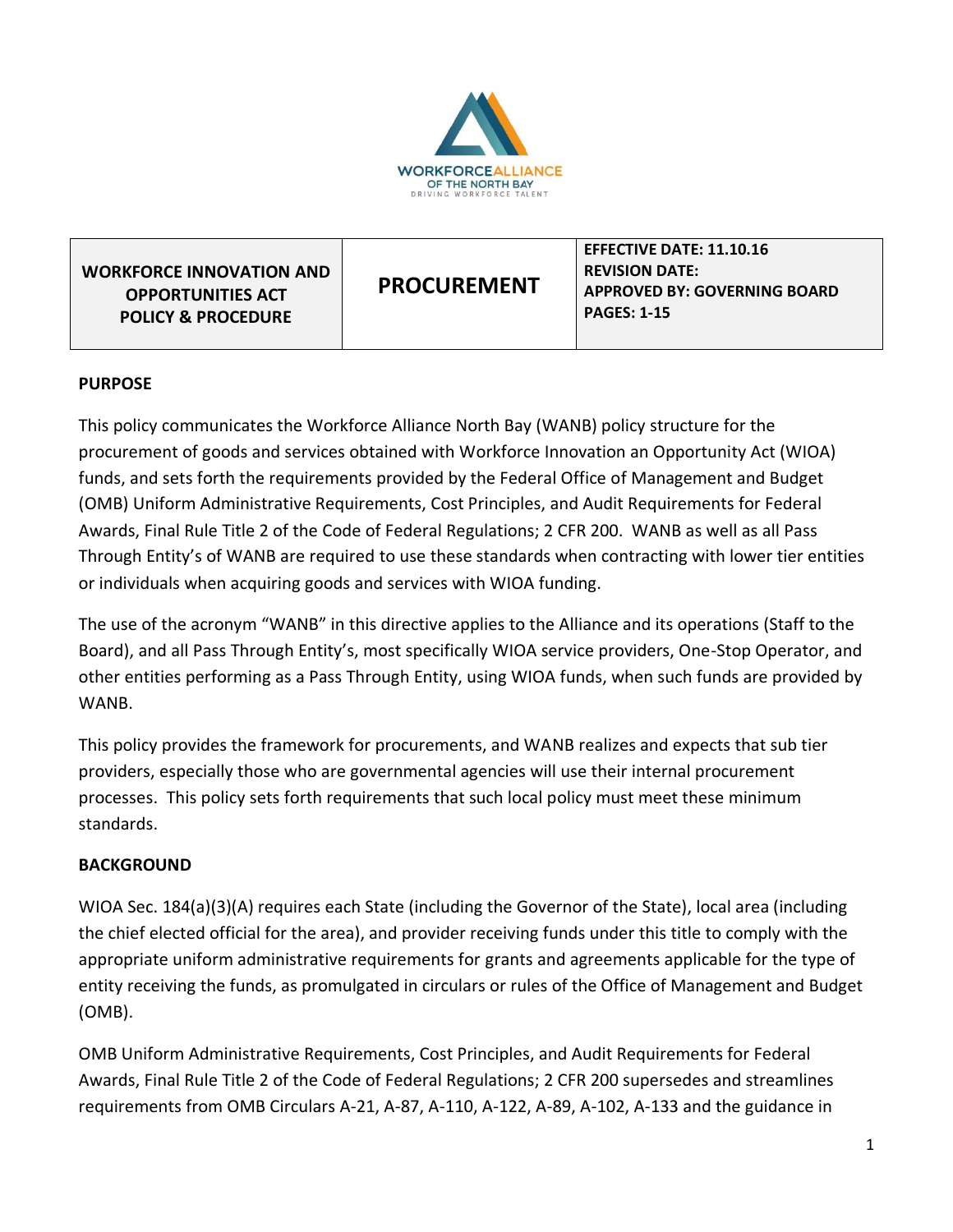Circular A-50 on Single Audit Act follow-up. 2 CFR 200, also referred to as the "Super Circular", consolidates the guidance previously contained in the aforementioned citations into a streamlined format that aims to improve both the clarity and accessibility of the guidance.

The effective date of 2 CFR 200 is December 26, 2014.

# **POLICY**

# **A. Cost-Reimbursement Only** [WIOA Sec. 184(a)(3)(B)]

Procurement transactions under this title between WANB and units of state or local governments shall be conducted on a cost-reimbursement basis only.

### **B. General Procurement Standards** (2 CFR 200.318)

By way of this policy, WANB articulates the minimum procurement standards that reflect Federal, State, and local laws and regulations, and provides that the procurements conform to applicable Federal law and standards identified in 2 CFR Parts 200.317 through 200.326.

WANB requires all service providers to abide by these standards, and will maintain oversight to ensure procurements are performed in accordance with the terms, conditions, and specifications of their contracts and/or purchase orders.

WANB's and any Pass Through Entity using funding from WANB Code of Conduct and Conflict of Interest Policy provides standards of conduct covering conflicts of interest and governing the actions of its employees engaged in the selection, award and administration of contracts.

No employee, officer, or agent may participate in the selection, award, or administration of a contract supported by a Federal award if he or she has a real, perceived or potential conflict of interest. Conflicts of interest must be disclosed in writing when known in advance or announced to the voting body. The party must excuse themselves from any further discussion and/or vote on the matter in question.

WANB's and any Pass Through Entity using funding from WANB procurement procedures will avoid acquisition of unnecessary or duplicative items and promote cost-effective use of shared services by entering into state and local intergovernmental agreements where appropriate (for procurement or use of common or shared goods and services).

WANB and any Pass Through Entity using funding from WANB will use Federal excess and surplus property in lieu of purchasing new equipment and property whenever such use is feasible and reduces project costs.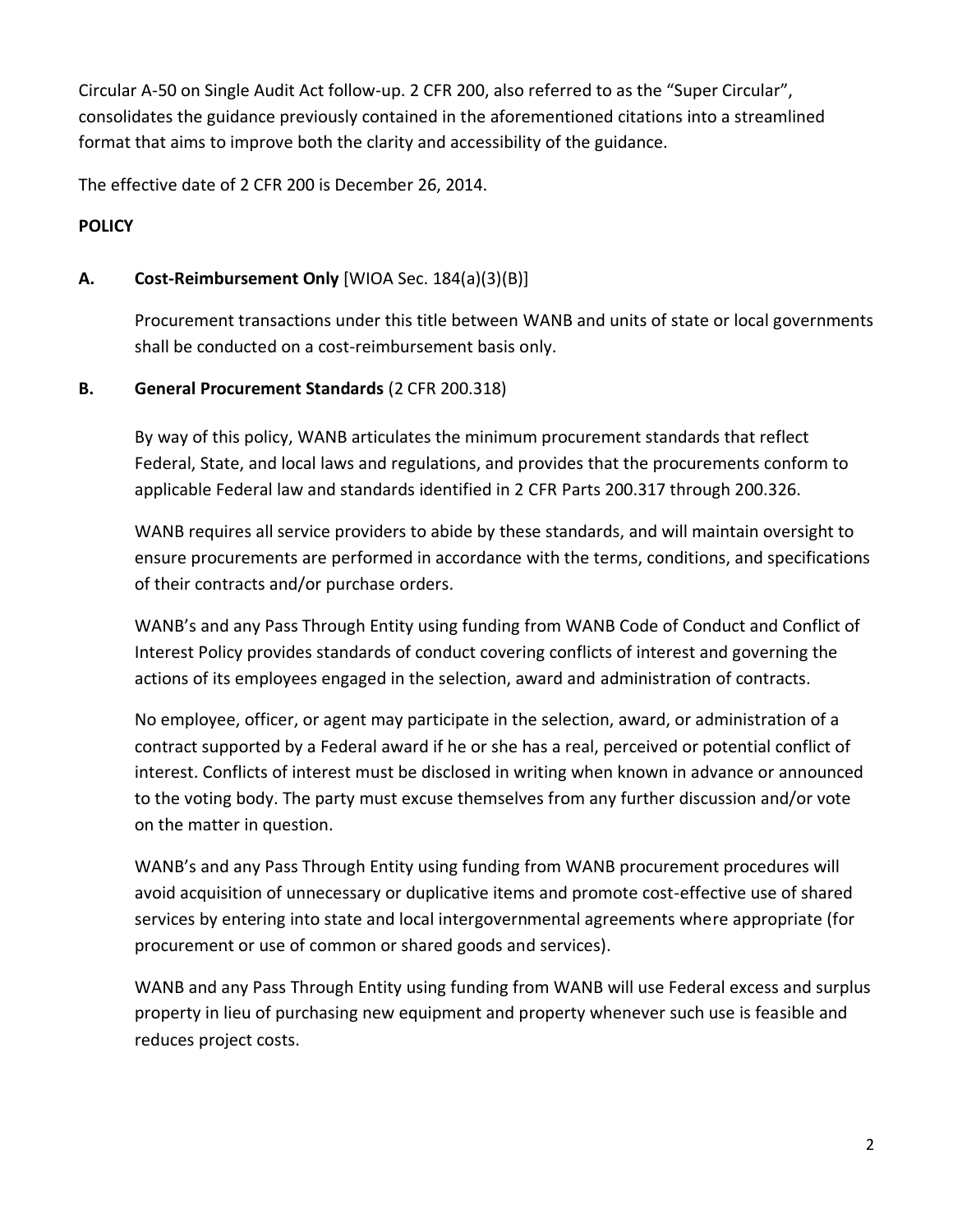WANB and any Pass Through Entity using funding from WANB will award contracts only to responsible contractors possessing the ability to perform successfully under the terms and conditions of a proposed procurement. Consideration will be given to such matters as:

- Contractor integrity,
- Compliance with public policy,
- Record of past performance, and
- Financial and technical resources.

•

WANB and any Pass Through Entity using funding from WANB will maintain records sufficient to detail the history of procurement. These records will include, but are not limited to:

- Rationale for the need to procure
- Method of procurement,
- Selection of contract type,
- Basis for contractor selection or rejection, and
- The basis for the contract price.

# **C. Competition** (2 CFR 200.319)

All procurement transactions must be conducted in a manner providing **full and open competition** consistent with the standards provided in section 200.319 of 2 CFR 200. In order to ensure objective contractor performance and eliminate unfair competitive advantage, Pass Through Entities that develop or draft specifications, requirements, statements of work or invitations for bids or requests for proposals must be excluded from competing for such procurements.

WANB procurement transactions will contain no requirements that unduly restrict competition as specified in 200.319(a) and (b).

WANB procurement policy will ensure that all solicitations:

- Incorporate a clear and accurate description of the technical requirements for the material, product, or service to be procured in a manner that does not unduly restrict competition; and
- Identify all requirements which the bid or proposal must fulfill, and all other factors to be used in evaluating bids or proposals.

WANB will ensure that all prequalified lists of persons, firms, or products which are used in acquiring goods and services are current and include enough qualified sources to ensure maximum open and free completion. WANB will not preclude potential bidders from qualifying during the solicitation period.

# **D. Methods of Procurement** (2 CFR 200.320)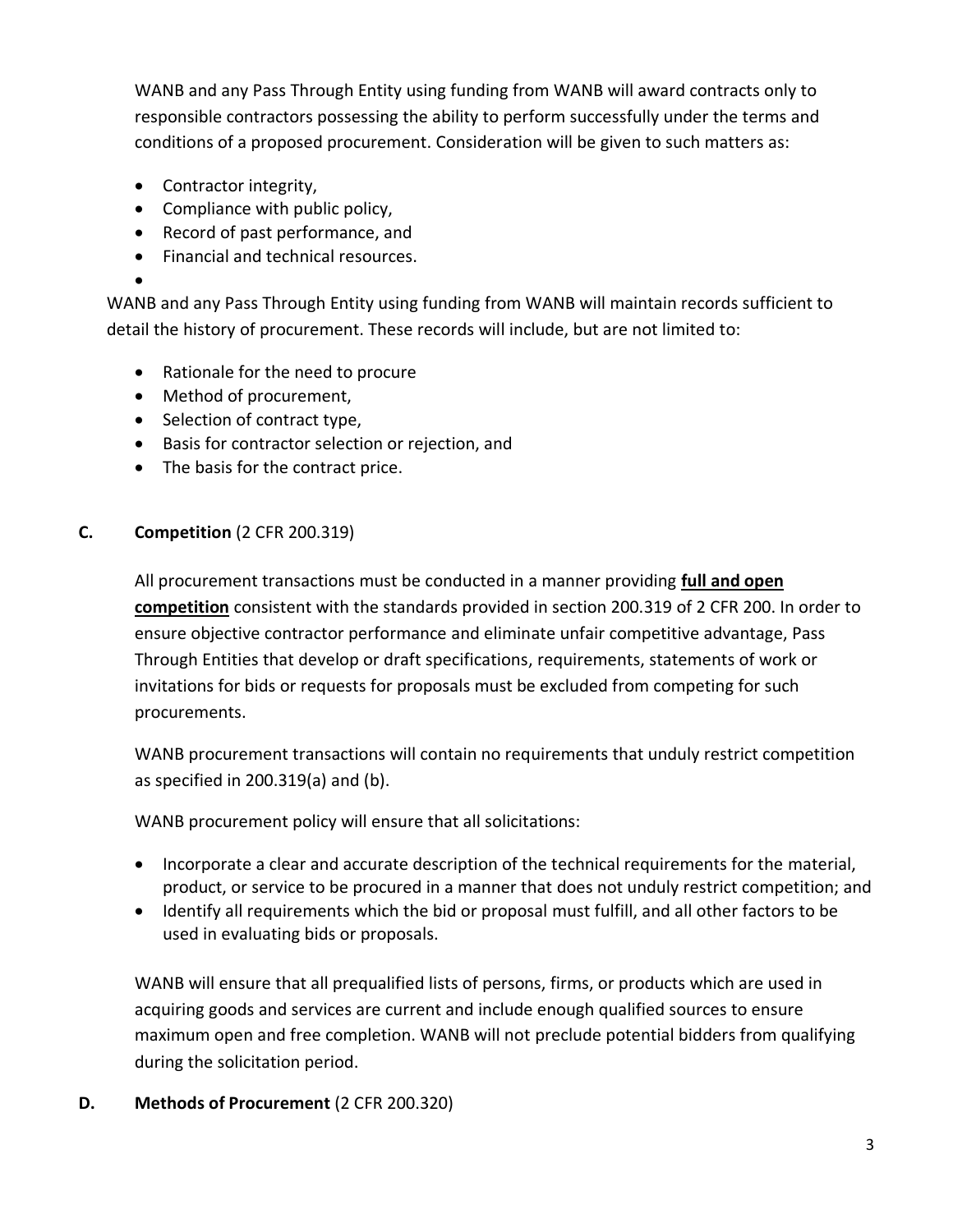WANB policy allows the use of the following methods of procurement:

- 1. **Micro-purchases** (purchases of \$1 \$3,000): Procurement by micro-purchase is the acquisition of supplies or services, the aggregate dollar amount of which does not exceed the micro-purchase threshold (currently \$3,000, see Micro-purchase definition). To the extent practicable, WANB will distribute micro-purchases equitably among qualified suppliers. Micro-purchases may be awarded without soliciting competitive quotations if WANB considers the price to be reasonable.
- 2. **Small Purchases** (purchases of \$3001 \$150,000): Small purchase procedures are those relatively simple and informal procurement methods for securing services, supplies, or other property that do not cost more than the Simplified Acquisition Threshold (as of the publication of 2 CFR Part 200, the Simplified Acquisition Threshold is \$150,000 but is periodically adjusted for inflation.) If small purchase procedures are used, price or rate quotations must be obtained from at least **three qualified sources**.
- 3. **Competitive Proposals** (purchases of \$150,001 and above): The technique of competitive proposals is normally conducted with more than one source submitting an offer, and either a fixed price or cost-reimbursement type contract is awarded. It is generally used when conditions are not appropriate for the use of sealed bids. If this method is used, the following requirements apply:
	- a. *Purchases over \$150,000 must be approved by the Executive Board*.
	- b. Requests for proposals must be publicized and identify all evaluation factors and their relative importance. Any response to publicized requests for proposals must be considered to the maximum extent practical;
	- c. Proposals must be solicited from an adequate number of qualified sources or through a generally recognized trade or general publication with significant reach;
	- d. WANB will follow its written method for conducting technical evaluations of the proposals received and for selecting recipients;
	- e. Contracts will be awarded to the responsible firm whose proposal is most advantageous to the program, with price and other factors considered; and
	- f. When time is of the essence, WANB and it's Pass Through Entity's may use its list of consultants and specialized providers. This list was openly procured, and approved by the WANB.
- 4. **Sealed Bids** (purchases of \$150,001 and above), (Formal advertising): Bids are publicly solicited and a firm fixed price contract (lump sum or unit price) is awarded to the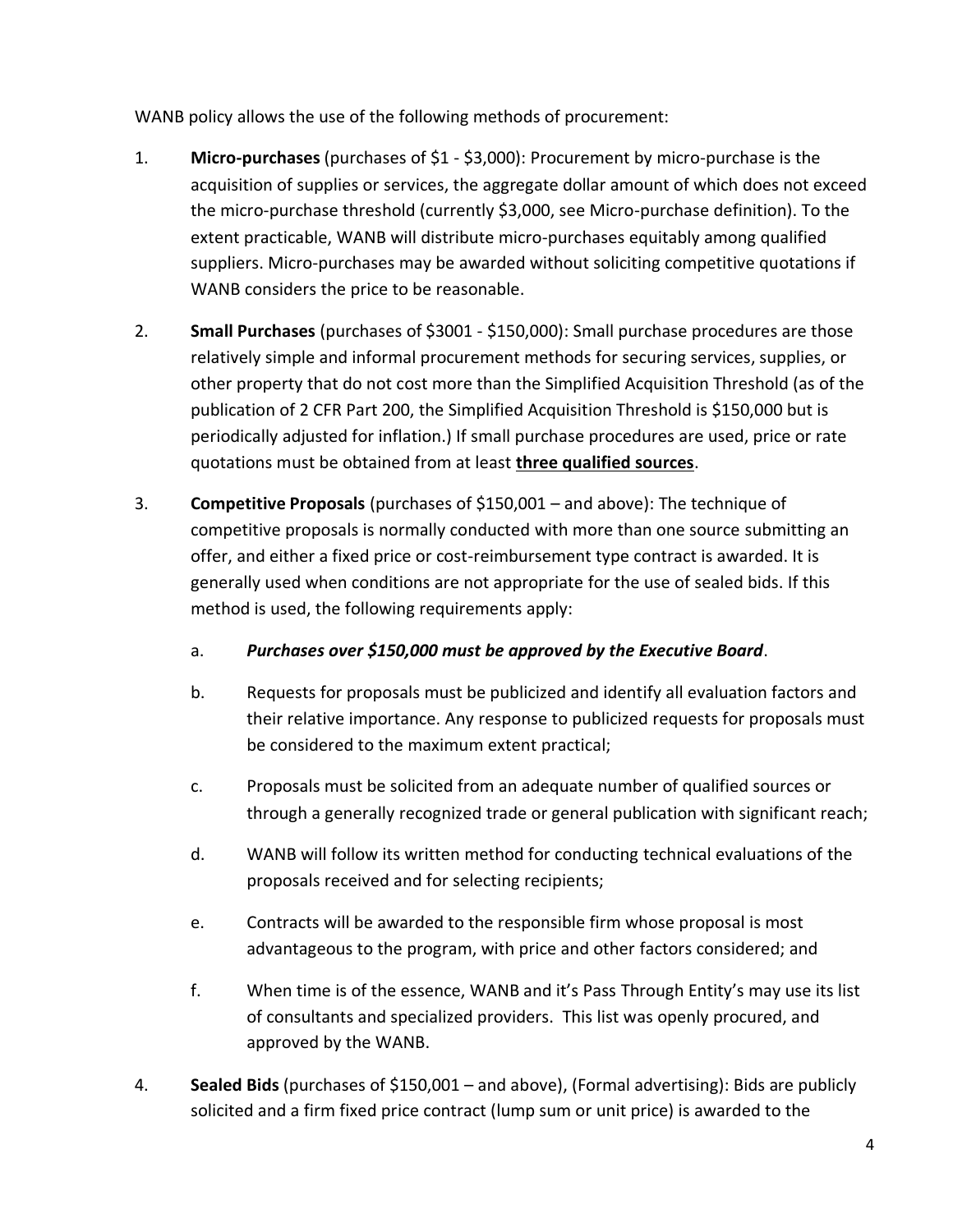responsible bidder whose bid, conforming with all the material terms and conditions of the invitation for bids, is the lowest in price. The sealed bid method is the preferred method for procuring construction, if the following conditions apply:

### a. *Purchases over \$150,000 must be approved by the Executive Board.*

b. In order for sealed bidding to be feasible, the following conditions should be present:

i. A complete, adequate, and realistic specification or purchase description is available;

ii. Two or more responsible bidders are willing and able to compete effectively for the business; and

iii. The procurement lends itself to a firm fixed price contract and the selection of the successful bidder can be made principally on the basis of price.

- c. If sealed bids are used, the following requirements apply:
	- i. Bids must be solicited from an adequate number of known suppliers, providing them sufficient response time prior to the date set for opening the bids for state, local and tribal governments, the invitation for bids must be publically advertised;
	- ii. The invitation for bids, which will include any specifications and pertinent attachments, must define the items or services in order for the bidder to properly respond;
	- iii. All bids will be opened at the time and place prescribed in the invitation for bids, and for local and tribal governments, the bids must be opened publicly;
	- iv. A firm fixed price contract award will be made in writing to the lowest responsive and responsible bidder. Where specified in bidding documents, factors such as discounts, transportation cost, and life cycle costs must be considered in determining which bid is lowest. Payment discounts will only be used to determine the low bid when prior experience indicates that such discounts are usually taken advantage of; and
	- v. Any or all bids may be rejected if there is a sound documented reason.
- 5. **Noncompetitive Proposals** (Sole Source): Procurement by noncompetitive proposals is procurement through solicitation of a proposal from only one source and may be used only when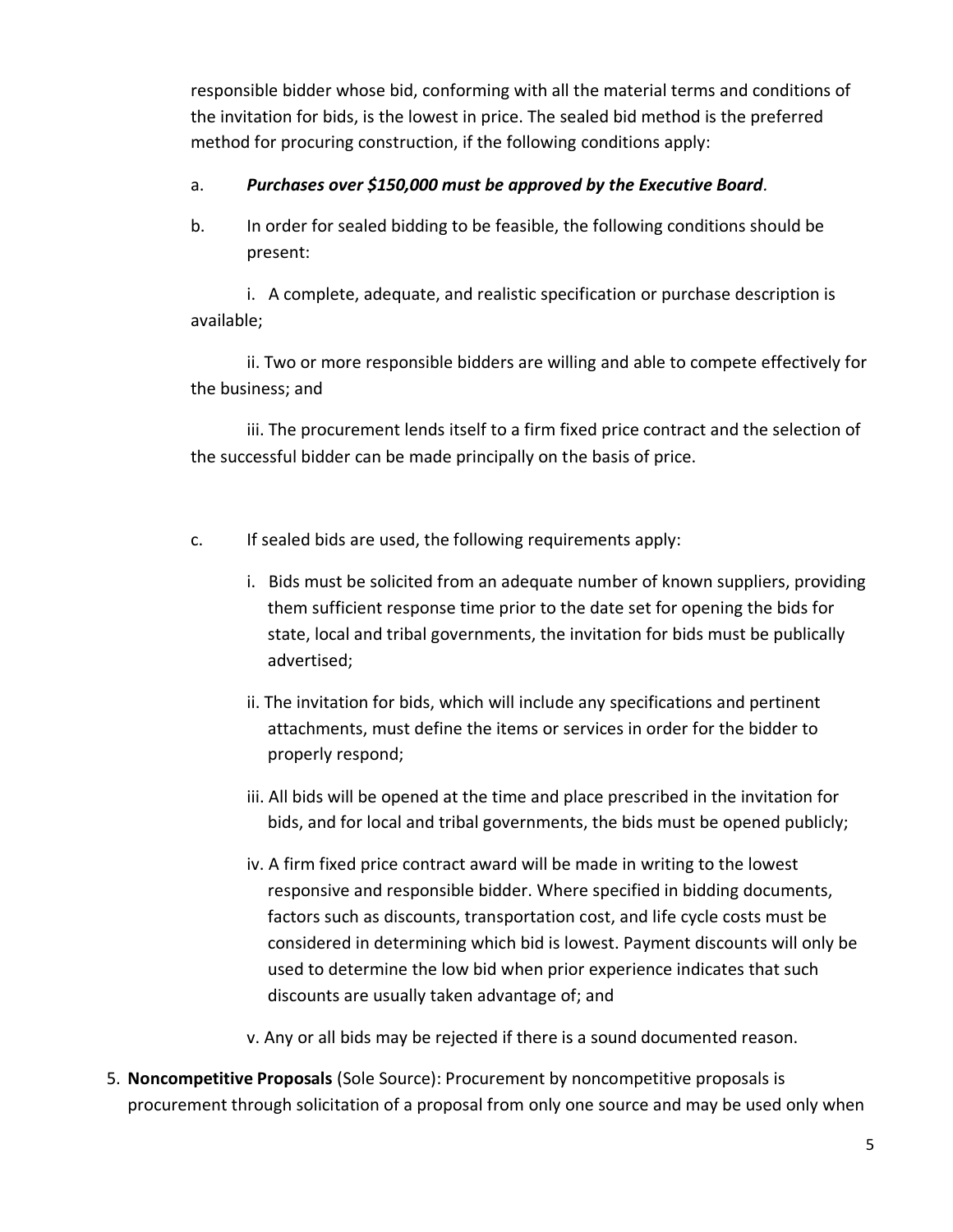one or more of the following circumstances apply, and with approval from the WANB (executive Director):

- a. The item is available only from a single source,
- b. The public exigency or emergency for the requirement will not permit a delay resulting from competitive solicitation,
- c. The Federal awarding agency or pass-through entity expressly authorizes noncompetitive proposals in response to a written request from the non-Federal entity, or
- d. After solicitation of a number of sources, competition is determined inadequate.

# **E**. **Contracting with Small and Minority Businesses, Women's Business Enterprises,and Labor Surplus Area Firms** (2 CFR 200.321)

WANB and all of its Pass Through entities will take necessary affirmative steps to ensure that minority businesses, women's business enterprises, and labor surplus firms are used when possible.

# **F**. **Contract Cost and Price** (2 CFR 200.323)

- 1. WANB will perform a cost or price analysis in connection with every procurement action in excess of the Simplified Acquisition Threshold (\$150,000) including contract modifications. The method and degree of analysis is dependent on the facts surrounding the particular procurement situation, but as a starting point, WANB will make independent estimates before receiving bids or proposals.
- 2. Where applicable, WANB will negotiate profit as a separate element of the price for each contract in which there is no price competition and in all cases where cost analysis is performed. To establish a fair and reasonable profit, consideration will be given to the complexity of the work to be performed, the risk borne by the contractor, the contractor's investment, the amount of subcontracting, the quality of its record of past performance, and industry profit rates in the surrounding geographical area for similar work.
- 3. Costs or prices based on estimated costs for contracts under the Federal award are allowable only to the extent that costs incurred or cost estimates included in negotiated prices would be allowable for WANB under Subpart E – Cost Principles-of the Uniform Administrative Guidance 2 CFR Part 200. WANB may reference its own cost principles that comply with the Federal cost principles.
- 4. The cost plus a percentage of cost and percentage of construction cost methods of contracting are not allowable.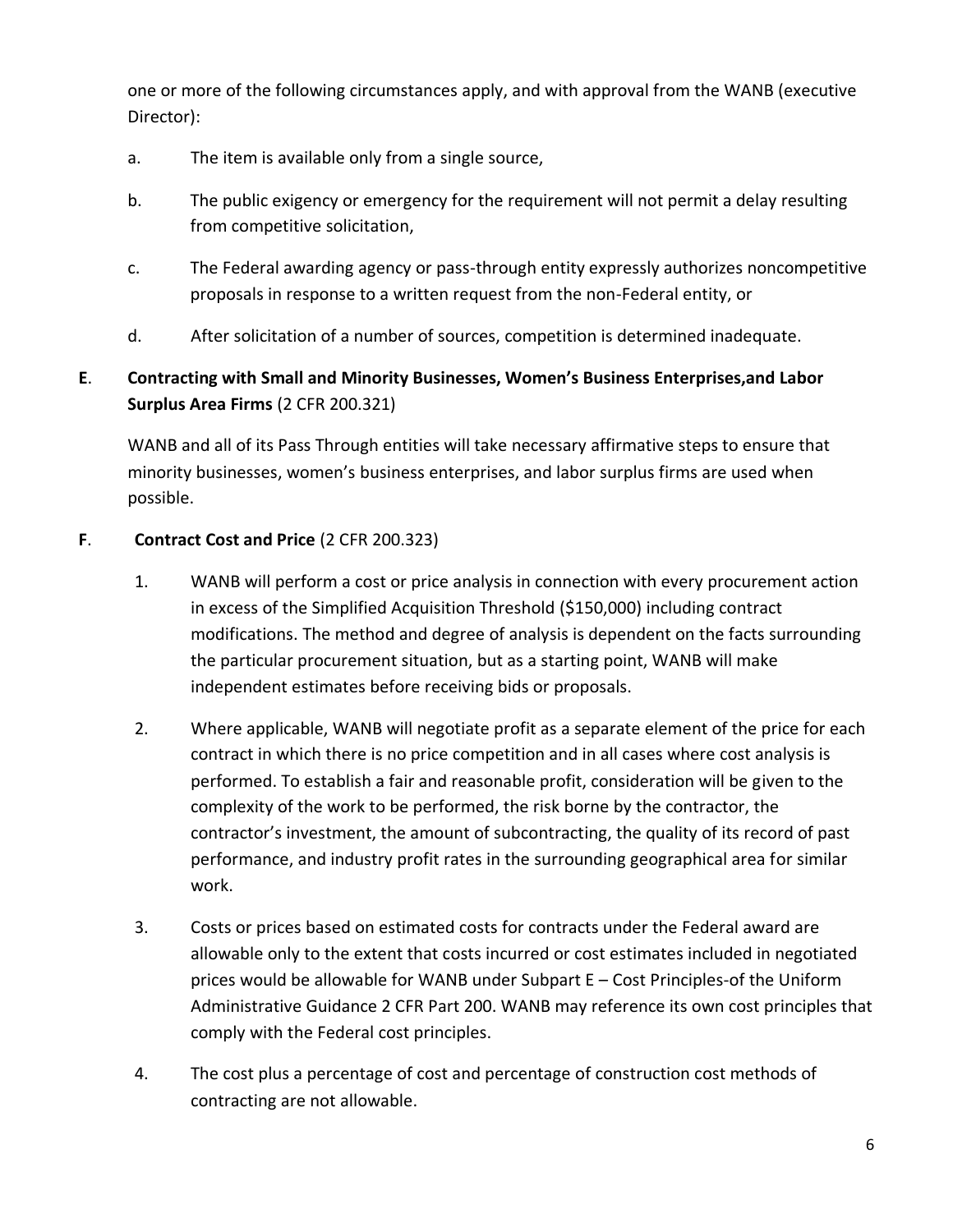### **G**. **Procurement Review** (2 CFR 200.324)

- 1. WANB will make available, upon request by the Federal awarding agency or state passthrough entity, technical specifications on proposed procurements where the Federal awarding agency or pass-through entity believes such review is needed to ensure that the item or service specified is the one being proposed for acquisition.
- 2. WANB will make available upon request, for the Federal awarding agency or state passthrough entity pre-procurement review, procurement documents, such as requests for proposals or invitations for bids, or independent cost estimates when the circumstances detailed in 200.323(b) apply.

# **H**. **Contract Provisions** (2 CFR 200.326)

WANB's contracts must contain the applicable provisions described in Appendix II to Part 200 – "Contract Provisions for non-Federal Entity Contracts Under Federal Awards".

### **I**. **Subrecipient and Contractor Determinations** (2 CFR 200.330)

WANB and its Pass Through Entity's will make a case-by-case determination whether each agreement it makes for the disbursement of Federal program funds casts the party receiving the funds in the role of a subrecipient or a contractor (see Subrecipient and Contractor in the Definitions section of this policy).

In determining whether an agreement between WANB or one of it's Pass Through Entity's and another non-Federal entity casts the latter as a subrecipient or a contractor, the substance of the relationship is more important than the form of agreement. WANB will use judgment in classifying each agreement as a subaward or a procurement contract.

In compliance with 2 CFR 200.330, WANB will classify eligible providers of WIOA Adult, Dislocated Worker and Youth services as subrecipients.

### **J**. **Delivery of Career Services-Adult and Dislocated Workers** [WIOA Sec. 134(c)(2)(C)]

Career services described in WIOA Section 134(A) for eligible adult and dislocated workers shall be provided through the Americas Job Center of California (AJCC) delivery system-

1. Directly through contracts with service providers (subrecipients), which may include contracts with public, private for-profit, and private nonprofit service providers, approved by the local board.

# **K**. **Training Contracts** [WIOA Sec. 134(c)(3)(G)(ii)]

1. The preponderance of contracts for training will be issued through Individual Training Accounts (ITA) from the state Eligible Training Provider List (ETPL).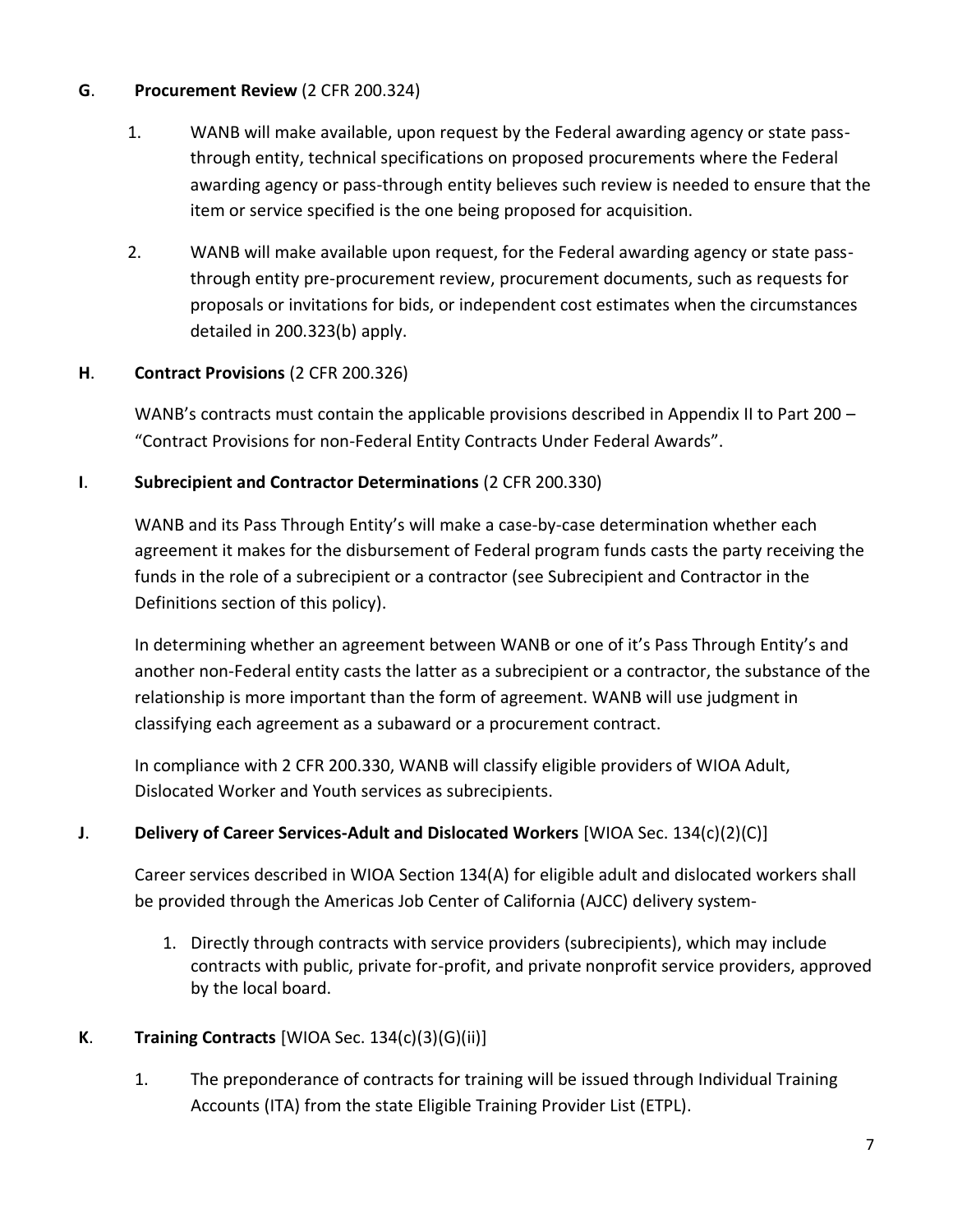- 2. Training services authorized under this paragraph may also be provided pursuant to a contract for services in lieu of an individual training account (ITA). This option requires a formal position statement by the Pass Through Entity on why such training/education is necessary so that WANB can provide prior approval. This option is allowed when:
	- a. The Consumer Choice Requirements is met [WIOA Sec. 134(c)(3)(F)],
	- b. Such services are on-the-job training (OJT), customized training, incumbent worker training or transitional employment,
	- c. The WANB determines there is an insufficient number of eligible providers of training services in the local area involved to accomplish the purposes of a system of individual training accounts,
	- d. The WANB determines that there is a training services program of demonstrated effectiveness offered in the local area by a community-based organization or another private organization to serve individuals with barriers to employment,
	- e. The WANB determines that:
	- i. It would be most appropriate to award a contract to an institution of higher education or other eligible provider of training services in order to facilitate the training of multiple individuals in in-demand industry sectors or occupations; and
		- ii. Such contract does not limit customer choice, or
	- f. The contract is a pay-for-performance contract.
- 3. Not less than 90 percent of training services must be directly linked to in-demand industry sectors and/or occupations in the WANB and the local subcommittee, or the larger planning region, or in another area to which an adult or dislocated worker receiving such services is willing to relocate. WANB may approve training services for occupations determined by the local board to be in sectors of the economy that have a high potential for sustained demand or growth in the local area and named in the local or regional plan. [WIOA Sec. 134(c)(3)(G)(iii)]. Note, that each county within WANB might have a separate list of in-demand industry sectors and/or occupations, and WANB leaves the decisions for these to the local subcommittees of the WANB
- 4. Nothing in this paragraph shall be construed to preclude the combined use of individual training accounts (ITAs) and contracts in the provision of training services, including arrangements that allow individuals receiving ITAs to obtain training services that are contracted this clause [WIOA Sec. 134(c)(3)(G)(iii)].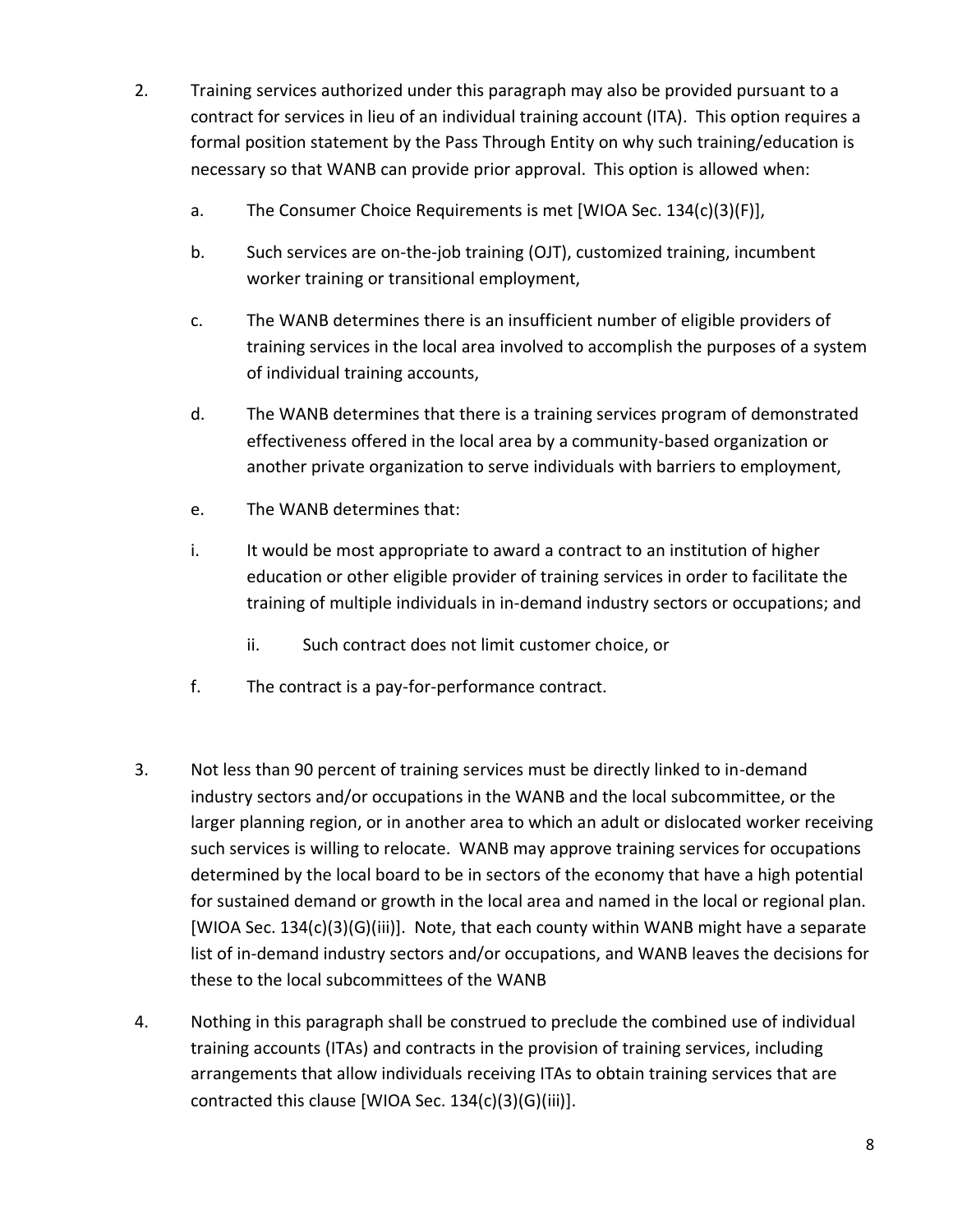- **L**. **Selection of Eligible Providers of Youth Workforce Investment Activities** (WIOA Sec. 107(d)(10)(B) and Sec. 123)
	- 1. WANB shall award grants or contracts on a competitive basis to providers (subrecipients) of youth workforce investment activities based on the criteria in the State plan (including such quality criteria as the Governor shall establish for a training program that leads to a recognized postsecondary credential), and taking into consideration the ability of the providers to meet performance accountability measures based on primary indicators of performance for the youth program as described in WIOA Section 116(b)(2)(A)(ii) and in WIOA section 102(b)(2)(D)(i)(V), based on the recommendations of the youth standing committee; and
		- 2. Shall conduct oversight with respect to such providers.
		- 3. Exceptions: A local board may award grants or contracts on a sole source basis if such board determines there is an insufficient number of eligible providers of youth workforce investment activities in the local area involved for grants and contracts to be awarded on a competitive basis.
		- 4. Consistent with section 123, the local board may terminate for cause the eligibility of such providers (subrecipients).

### **M**. **Selection of One-Stop Operators** [WIOA Sec. 121(d)]

The local board, with the agreement of the chief elected official, is authorized to designate or certify one-stop operators and to terminate for cause the eligibility of such operators. To be eligible to receive funds made available under this subtitle to operate a one-stop center, an entity:

- 1. Shall be designated or certified as a one-stop operator through a competitive process; and,
- 2. Shall be an entity (public, private, or nonprofit), or consortium of entities (including a consortium of entities that, at a minimum, includes 3 or more "major" partners that have a presence in the AJCC. To be consider a "major" partner, they must have at least a ten (10) percent share of infrastructure and Career Service costs. These partners must also be of the one-stop partners described in subsection 121(b)(1)), of demonstrated effectiveness.

WANB will ensure that in carrying out activities under this title, one-stop operators:

1. Disclose any potential conflicts of interest arising from the relationships of the operators with particular training service providers or other service providers;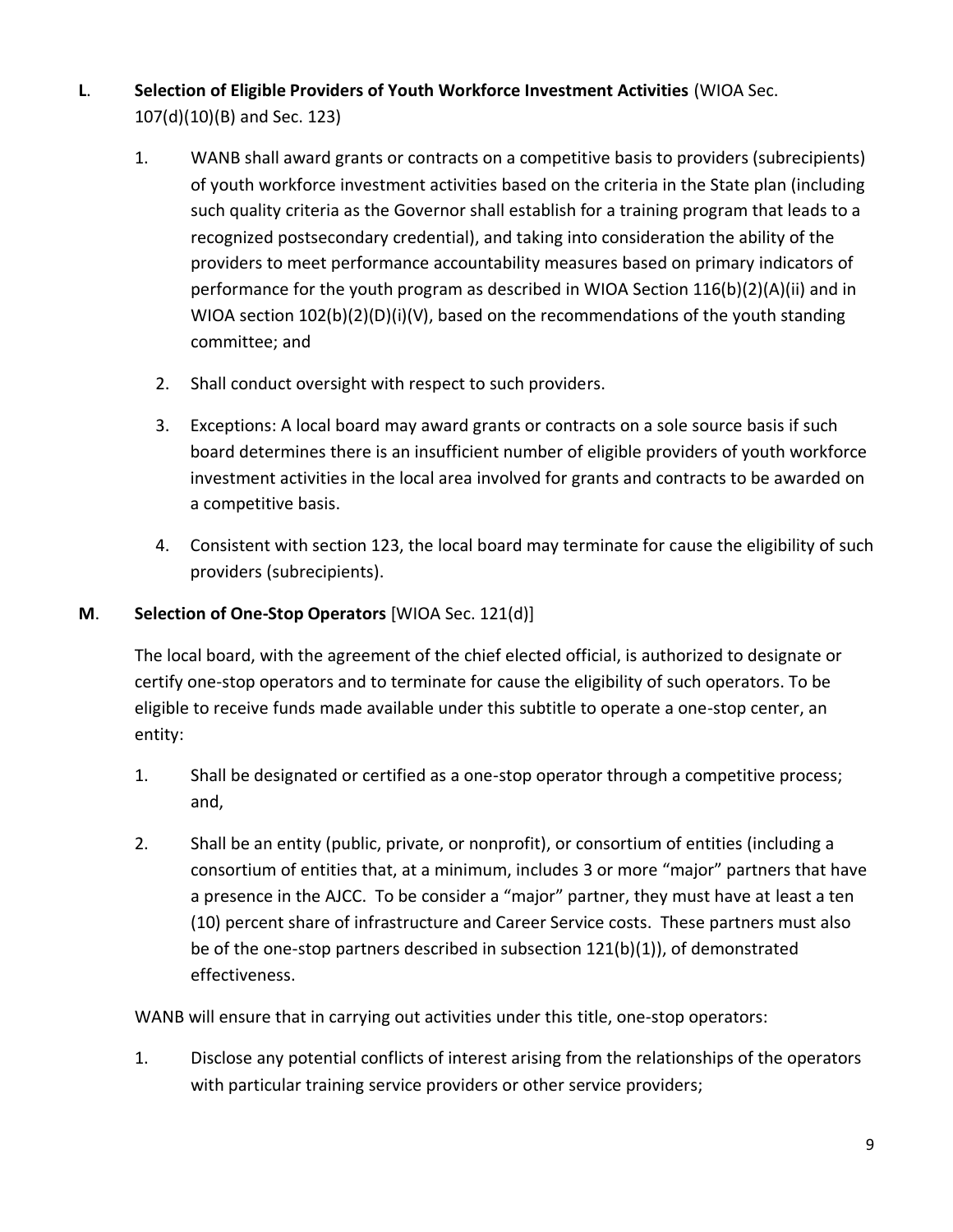- 2. Do not establish practices that create disincentives to providing services to individuals with barriers to employment who may require longer-term services, such as intensive employment, training and education services; and
- 3. Comply with Federal regulations, and procurement policies, relating to the calculation and use of profits.
- **N**. **Suspension and Debarment** (2 CFR 2900) Non-federal entities and contractors are subject to the non-procurement debarment and suspension regulations implementing Executive Orders 12549 and 12689, 2 CFR part 180. These regulations restrict awards, sub-awards, and contracts with certain parties that are debarred, suspended, or otherwise excluded from or ineligible for participation in federal assistance programs or activities.

# **DEFINITIONS**

**Contract** (2 CFR 200.22): A legal instrument by which a non-Federal entity purchases property or services needed to carry out the project or program under a Federal award. The term as used in this part does not include a legal instrument, even if the non-Federal entity considers it a contract, when the substance of the transaction meets the definition of a Federal award or sub-award.

**Contractor** (2 CFR 200.23): An entity that receives a contract as defined in "Contract", above.

(2 CFR 200.330(b)): A contract is for the purpose of obtaining goods and services for the non-Federal entity's own use and creates a procurement relationship with the contractor (see 200.22 Contract). Characteristics indicative of a procurement contract relationship between the non-Federal entity and a contractor include when the non-Federal entity receiving the Federal funds:

- 1) Provides goods and services within normal business operations;
- 2) Provides similar goods or services to many different purchasers;
- 3) Normally operates in a competitive environment;
- 4) Provides goods or services that are ancillary to the operation of the Federal program; and
- 5) Is not subject to compliance requirements of the Federal program as a result of the agreement, though similar requirements may apply for other reasons.

**Cooperative Agreement** (2 CFR 200.24): A legal instrument of financial assistance between a Federal awarding agency or pass-through entity and a non-Federal entity that, consistent with 31 U.S.C. 6302- 6305:

(a) Is used to enter into a relationship the principal purpose of which is to transfer anything of value from the Federal awarding agency or pass-through entity to the non-Federal entity to carry out a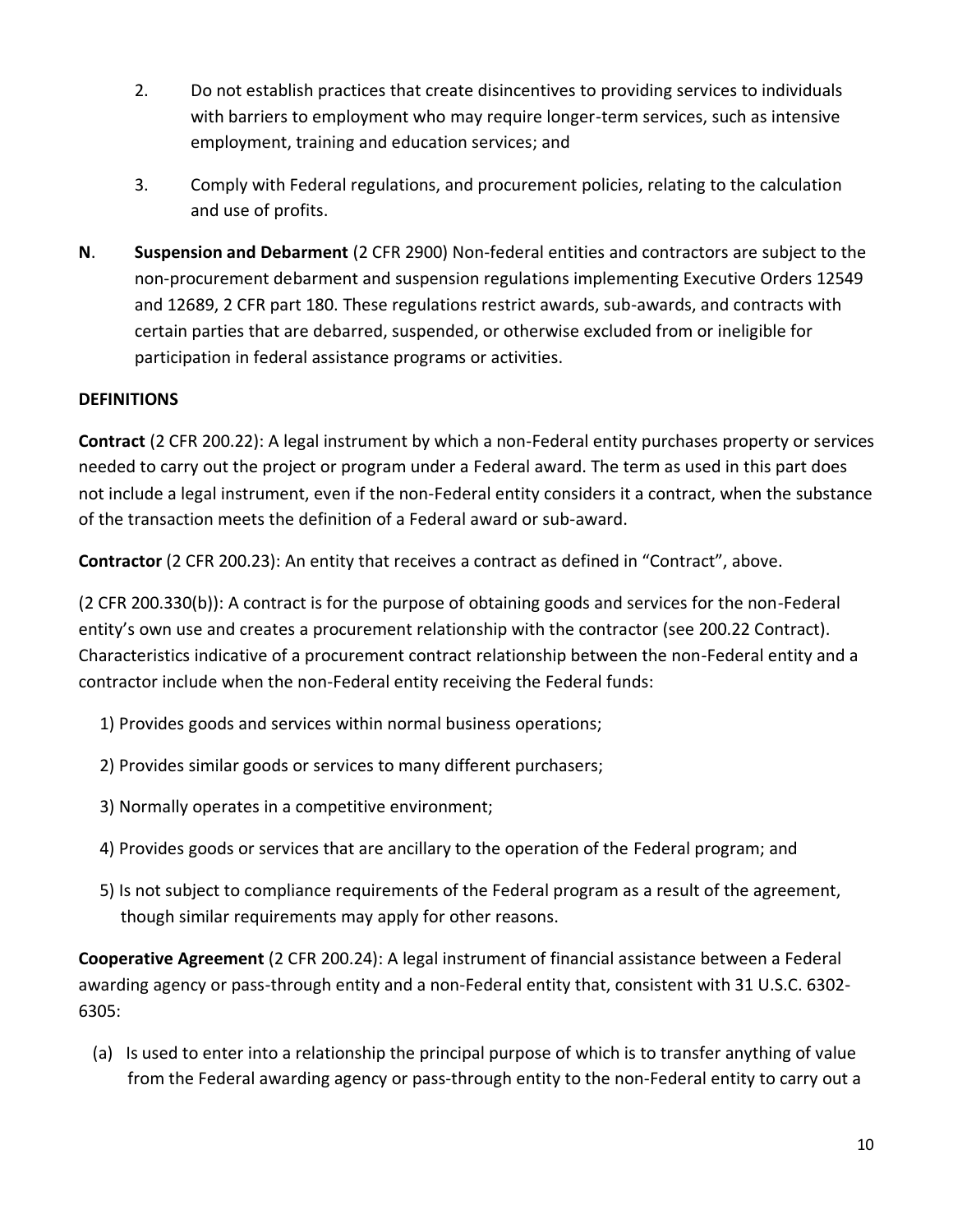public purpose authorized by a law of the United States and not to acquire property or services for the Federal government of pass-through entity's direct benefit or use;

(b) Is distinguished from a grant in that it provides for substantial involvement between the Federal awarding agency or pass-through entity and the non-Federal entity in carrying out the activity contemplated by the Federal award.

# **Customized Training** (WIOA Sec. 3(14):

Training:

- A. That is designed to meet the specific requirements of an employer (or group of employers);
- B. That is conducted with a commitment by the employer to employ an individual upon successful completion of the training; and
- C. For which the employer pays a significant portion of the cost of training, as determined by the WANB, taking into account the size of the employer and other factors determined by the board and further defined in this part.

**Federal Award** (2 CFR 200.38): Federal award has the meaning, depending on the context, in either paragraph (a) or (b) of this section:

- (a)(1): The Federal financial assistance that a non-Federal entity receives directly from a Federal awarding agency or indirectly from a pass-through entity.
- (a)(2): The cost-reimbursement contract under the Federal Acquisition Regulations that a non-Federal entity receives directly from a Federal awarding agency or indirectly from a pass-through entity.
- (b) The instrument setting forth the terms and conditions. The instrument is the grant agreement, cooperative agreement, other agreement for assistance in paragraph (b) of 200.40 Federal financial assistance, or the cost-reimbursement contract awarded under the Federal Acquisition Regulations.
- (c) Federal award does not include other contracts that a Federal agency uses to buy goods or services from a contractor or a contract to operate Federal government owned contractor operated facilities (GOCOs).
- (d) See also definitions of Federal financial assistance, grant agreement, and cooperative agreement.

**Federal Awarding Agency** (2 CFR 200.37): The Federal agency that provides a Federal Award directly to a non-Federal entity.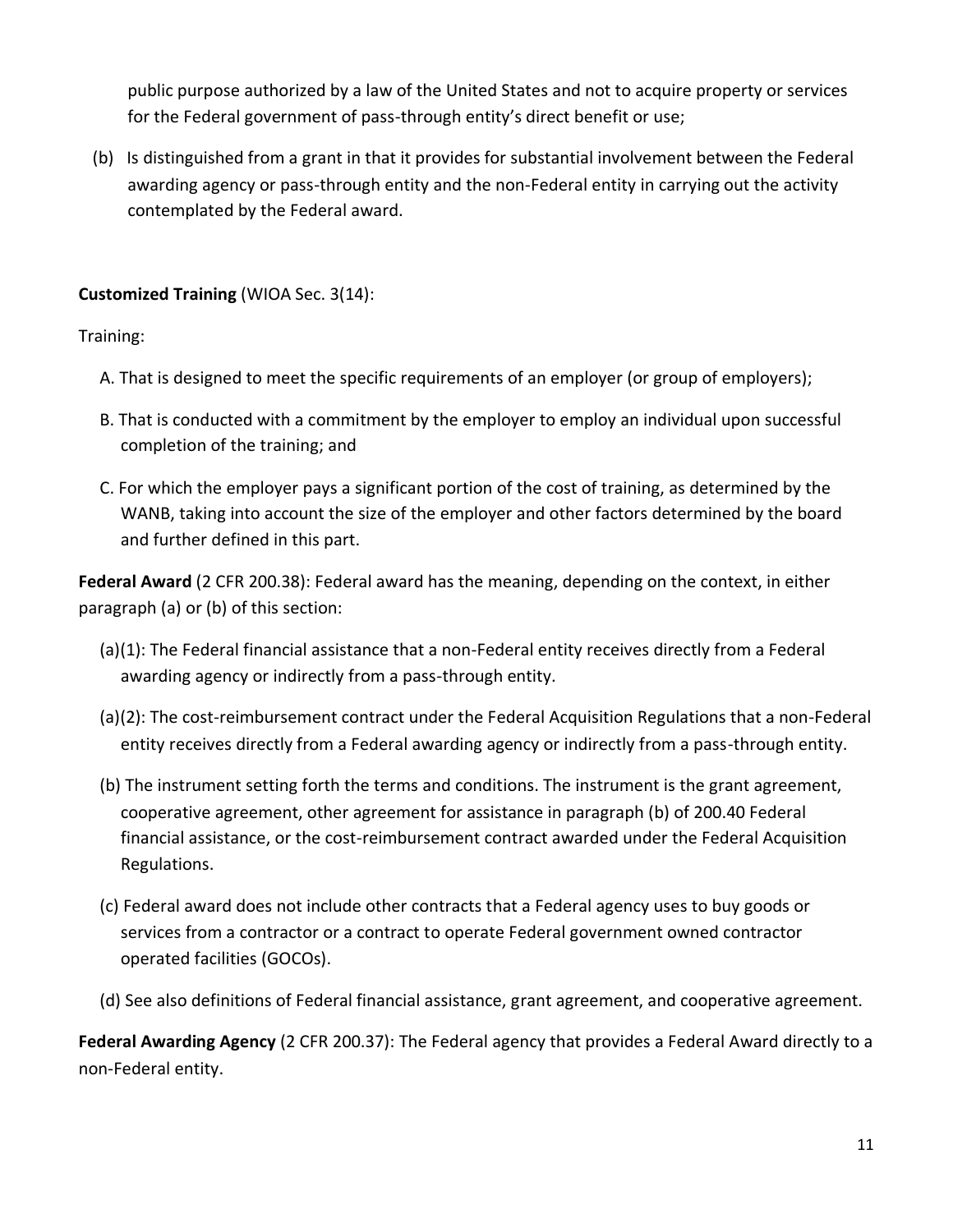**Federal Financial Assistance** (2 CFR 200.40): For grants and cooperative agreements, assistance that non-Federal entities receive or administer in the form of:

- (a) Grants;
- (b) Cooperative agreements;
- (c) Non-cash contributions or donations of property (including donated surplus property);
- (d) Direct appropriations; and
- (e) Other financial assistance.

**Fixed Amount Awards** (2 CFR 200.45): A type of grant agreement under which the Federal awarding agency or pass-through entity provides a specific level of support without regard to actual costs incurred under the Federal award.

**Grant Agreement** (2 CFR 200.51): A legal instrument of financial assistance between a Federal awarding agency or pass-through entity and a non-Federal entity that, consistent with 31 U.S.C. 6302, 6304:

- (a) Is used to enter into a relationship the principal purpose of which is to transfer anything of value from the Federal awarding agency or pass-through entity to the non-Federal entity to carry out a public purpose authorized by a law of the United States and not to acquire property or services for the Federal awarding agency or pass-through entity's direct benefit or use:
- (b) Is distinguished from a cooperative agreement in that it does not provide for substantial involvement between the Federal awarding agency or pass-through entity and the non-Federal entity in carrying out the activity contemplated by the Federal award.

**Incumbent Worker Training** (proposed CFR 20 680.780): WIOA funded training for incumbent workers is designed to meet the specific requirements of an employer (including a group of employers) to preserve a skilled workforce or avert the need to lay off employees by assisting the workers in obtaining the skills necessary to retain employment and conducted with a commitment by the employer to retain or avert the layoff of the incumbent worker. An ideal incumbent worker training would be one where a participant acquires new skills allowing him or her to move into a higher skilled and higher paid job with the company, thus allowing the company to hire a job seeker to backfill the incumbent worker's position. Incumbent worker training must increase both the participant's and the company's competitiveness. An incumbent worker does not necessarily have to meet the eligibility requirement for career and training services for adults and dislocated workers under WIOA.

**Individual with Barrier to Employment** [WIOA Sec. 3(24)]: A member of one or more of the following populations:

- Displaced homemakers;
- Low-income individuals;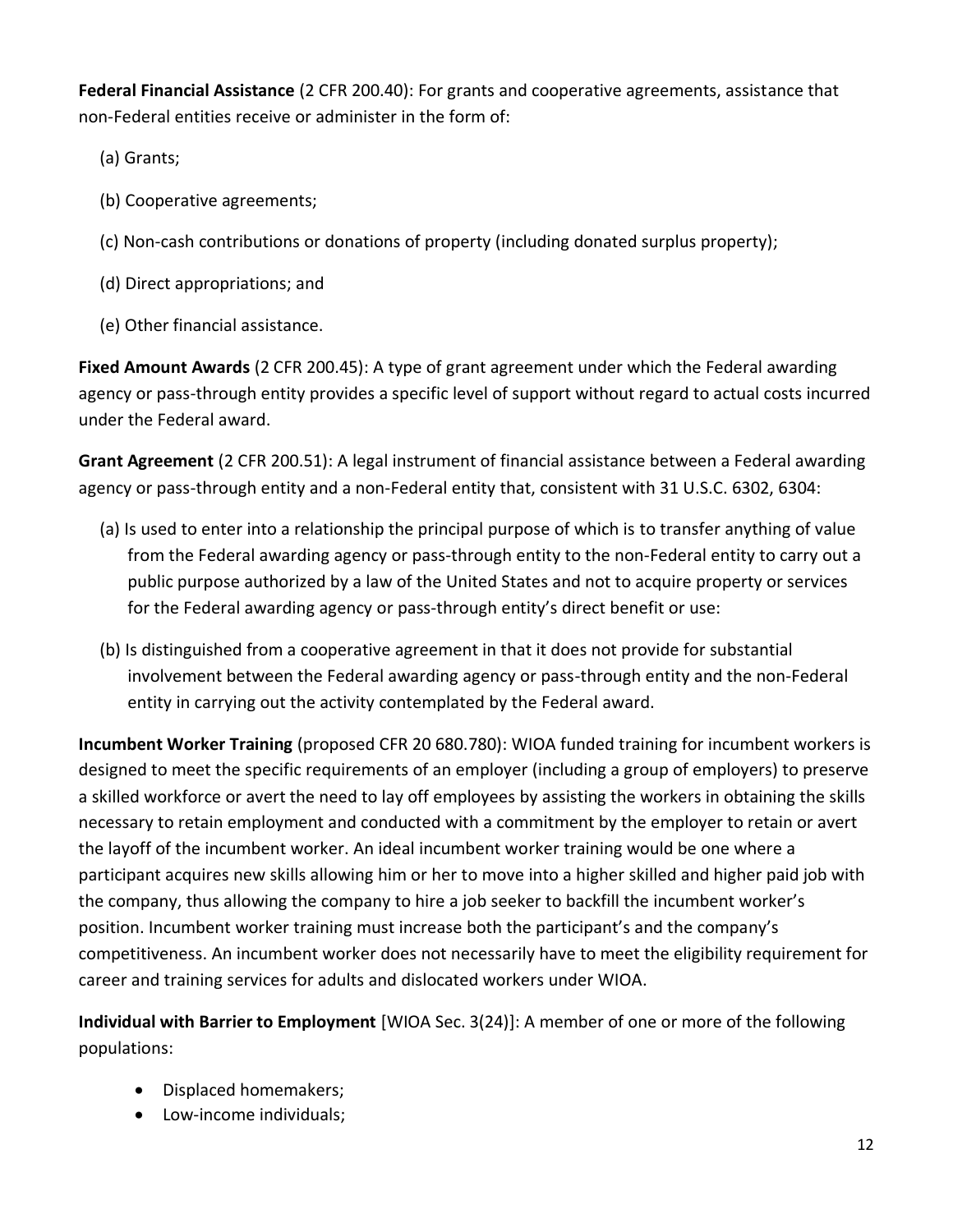- Indians, Alaska Natives, and Native Hawaiians;
- Individuals with disabilities;
- Older individuals;
- Ex-offenders;
- Homeless individuals (see definition of Homeless Individuals], or homeless children and youth (see definition of Homeless Children and Youth);
- Youth who are in or have aged out of the foster care system;
- Individuals who are English language learners, individuals who have low levels of literacy, and individuals facing substantial cultural barriers;
- Eligible migrant and seasonal farm workers;
- Individuals within two (2) years of exhausting lifetime TANF eligibility under part A of title IV of the Social Security Act (42 U.S.C. 601 et seq.);
- Single parents (including single pregnant women);
- Long-term unemployed individuals;
- Such other groups as the Governor involved determines to have barriers to employment.

**Local Board** (WIOA Sec. 3(33)): A local workforce development board established under WIOA section 107, subject to section 107(c)(4)(B)(i).

**Local Plan** (WIOA Sec. 3(35)): A plan submitted under WIOA section 108, subject to WIOA section 106(c)(3)(B).

**Micro-Purchase** (2 CFR 200.67): A purchase of supplies or services using the simplified acquisition procedures, the aggregate amount of which does not exceed the micro-purchase threshold. Micropurchase procedures comprise a subset of a non-Federal entity's small purchase procedures. The non-Federal entity uses such procedures in order to expedite the completion of its lowest-dollar small purchase transactions and minimize the associated administrative burden and costs. The micro-purchase threshold is set by the Federal Acquisition Regulation at 48 CFR Subpart 2.1 (Definitions). It is \$3,000 except as otherwise discussed in Subpart 2.1 of that regulation, but this threshold is periodically adjusted for inflation.

**Non-Federal Entity** (2 CFR 2900): A state, local government, Indian tribe, institution of higher education (IHE), for-profit entity, foreign public entity, foreign organization or nonprofit organization that carries out a Federal award as a recipient or subrecipient.

**On-the-Job Training** (OJT) (WIOA Sec. 3(44): Training by an employer that is provided to a paid participant while engaged in productive work in a job that-

- A. Provides knowledge or skills essential to the full and adequate performance of the job;
- B. Is made available through a program that provides reimbursement to the employer of up to 50% of the wage rate of the participant, except as provided in WIOA section 134(c)(3)(H), for the extraordinary costs of providing the training and additional supervision related to the training; and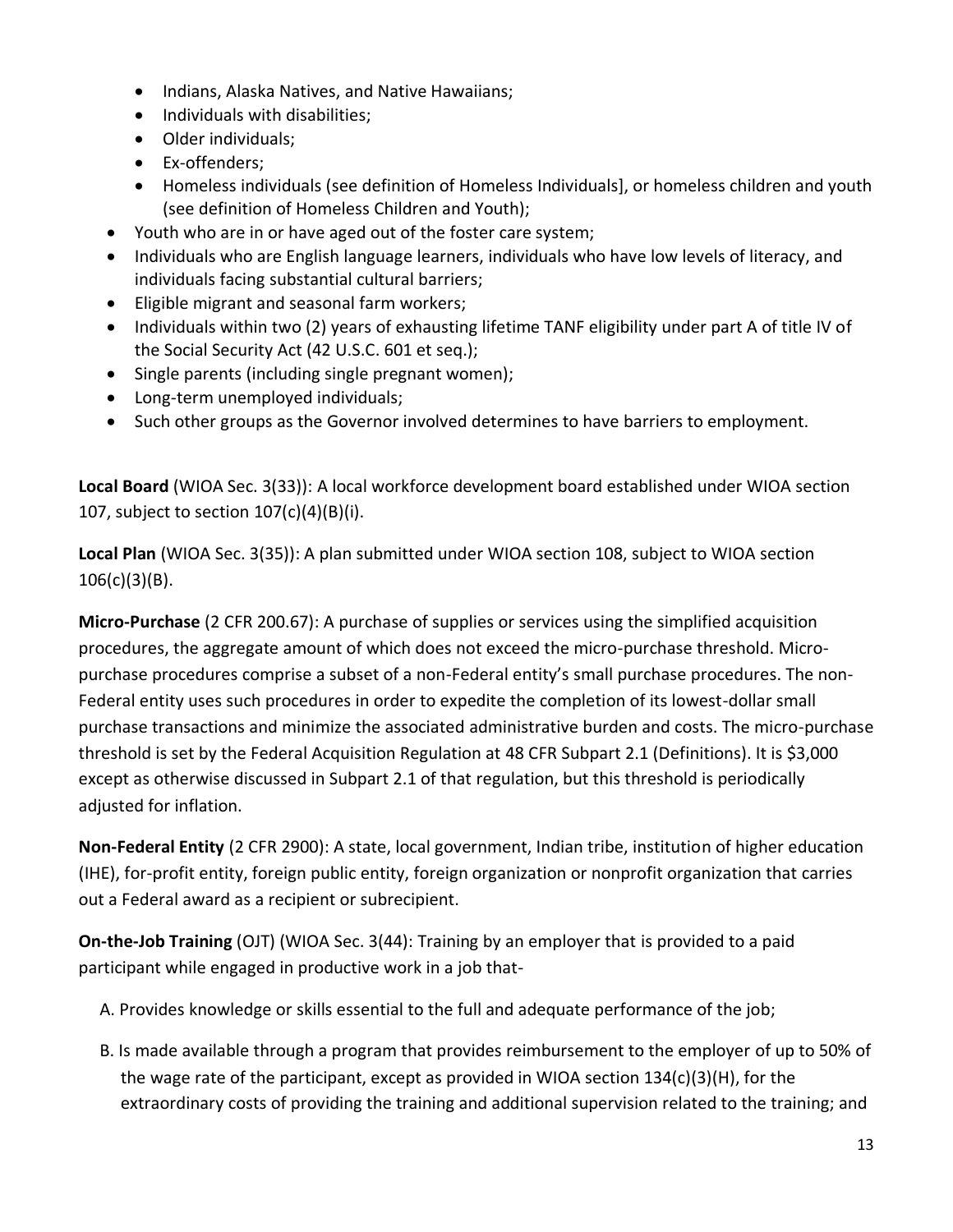C. Is limited in duration as appropriate to the occupation for which the participant is being trained, taking into account the content of the training, the prior work experience of the participant, and the service strategy of the participant, as appropriate.

**Pass-through Entity** (2 CFR 200.74): A non-Federal entity that provides a subaward to a subrecipient to carry out part of a Federal program.

**Proposal Costs** (CFR 200.460): The costs of preparing bids, proposals, or applications on potential Federal and non-Federal awards or projects, including the development of data necessary to support the non-Federal entity's bids or proposals.

**Simplified Acquisition Threshold** (2 CFR 200.88): The dollar amount below which a non-Federal entity may purchase property or services using small purchase methods. Non-Federal entities adopt small purchase procedures in order to expedite the purchase of items costing less than the simplified acquisition threshold. The simplified acquisition threshold is set by the Federal Acquisition Regulation at 48 CFR Subpart 2.1 (Definitions) and in accordance with 41 U.S.C. 1908. As of the publication of this part, the simplified acquisition threshold is \$150,000, but this threshold is periodically adjusted for inflation.

**State Plan** (WIOA Sec. 3(58)): A unified State plan under WIO Asection 102 or a combined State plan under WIOA section 103.

**Subaward** (2 CFR 200.92): An award provided by a pass-through entity to a subrecipient for the subrecipient to carry out part of a Federal award received by the pass-through entity. It does not include payments to a contractor or payments to an individual that is a beneficiary of a Federal program. A subaward may be provided through any form of legal agreement, including an agreement that the passthrough entity considers a contract.

**Subrecipien**t (2CFR 200.93): A non-Federal entity that receives a subaward from a pass-through entity to carry out part of a Federal program; but does not include an individual that is a beneficiary of such program. A subrecipient may also be a recipient of other Federal awards directly from a Federal awarding agency.

2 CFR 200.330(a): A subaward is for the purpose of carrying out a portion of a Federal award and creates a Federal assistance relationship with the subrecipient, characteristics of which support the classification of the non-Federal entity as a subrecipient and include when the non-Federal entity:

- 1) Determines who is eligible to receive what Federal assistance;
- 2) Has its performance measured in relation to whether objectives of a Federal program are met;
- 3) Has responsibility for programmatic decision making;
- 4) Is responsible for adherence to applicable Federal program requirements specified in the Federal award; and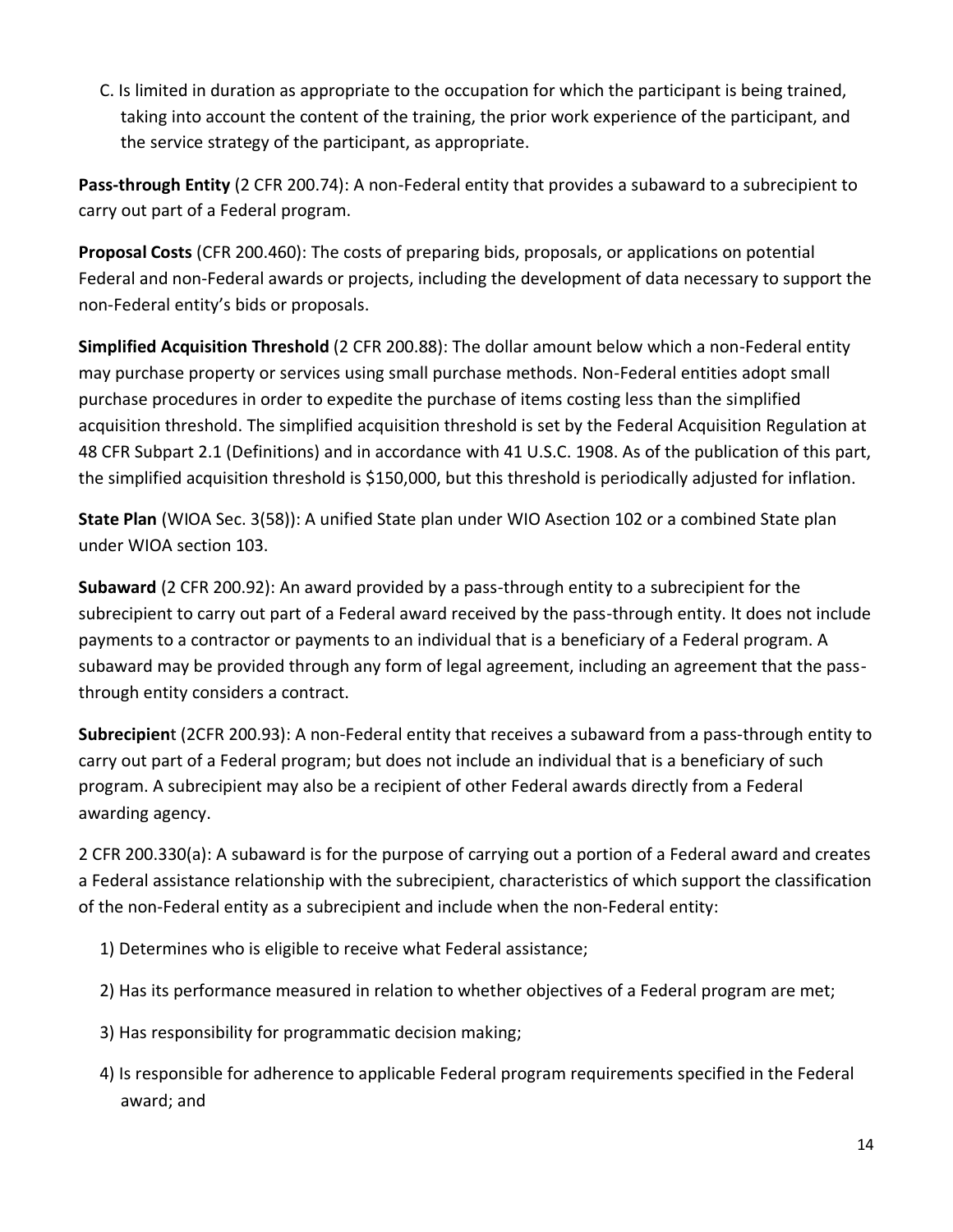5) In accordance with its agreement, uses the Federal funds to carry out program for a public purpose specified in authorizing statute, as opposed to providing goods or services for the benefit of the pass-through entity.

**Transitional Employment** (WIOA Sec. 134(5) and proposed 20 CFR 680.830): A transitional job is one that provides a limited work experience (WEX), that is subsidized in the public, private, or non-profit sectors for those individuals with barriers to employment because of chronic unemployment or inconsistent work history; these jobs are designed to enable an individual to establish a work history, demonstrate work success, and develop the skills that lead to unsubsidized employment.

**Youth Standing Committee** [WIOA Sec. 107(b)(4)(A)]: The local board may designate and direct the activities of standing committees to provide information and to assist the local board in carrying out activities under WIOA.

[WIOA Sec. 107(b)(4)(A)(ii)]: The Youth Standing Committee provides information to the local board for the purpose of assisting with planning, operational, and other issues relating to the provision of services to youth. The Youth Standing Committee shall include community-based organizations with a demonstrated record of success in serving eligible youth.

# **ACTION REQUIRED**

WANB, its WIOA Service Providers, the One-Stop Operator, and all subrecipients of WIOA funds must adhere to the procurement practices outlined in this policy.

### **REFERENCES**

- WIOA, Sections:
	- o 3-Definitions
	- o 107(d)(10)(B)-Selection of Youth Providers
	- o 107(h) Conflict of Interest
	- o 108(16)-Competitive Process in the Local Plan
	- $\circ$  108(19) Training Services in the Local Plan
	- o 134(c)(3)-Training Services Adults and Dislocated Workers
	- $\circ$  134(c)(3)(G)(ii)-Training Contracts
- OMB Uniform Guidance 2 CFR Part 200
	- o Parts 200.318-200.326
- Final Guidance: Uniform Administrative Requirements, Cost Principles, and Audit Requirements for Federal Awards, Office of Management and Budget (OMB); Federal Register Vol. 79, No. 244 o 2 CFR part 2900, Department of Labor
- TEGL 15-14-Implementation of the New Uniform Guidance Regulations